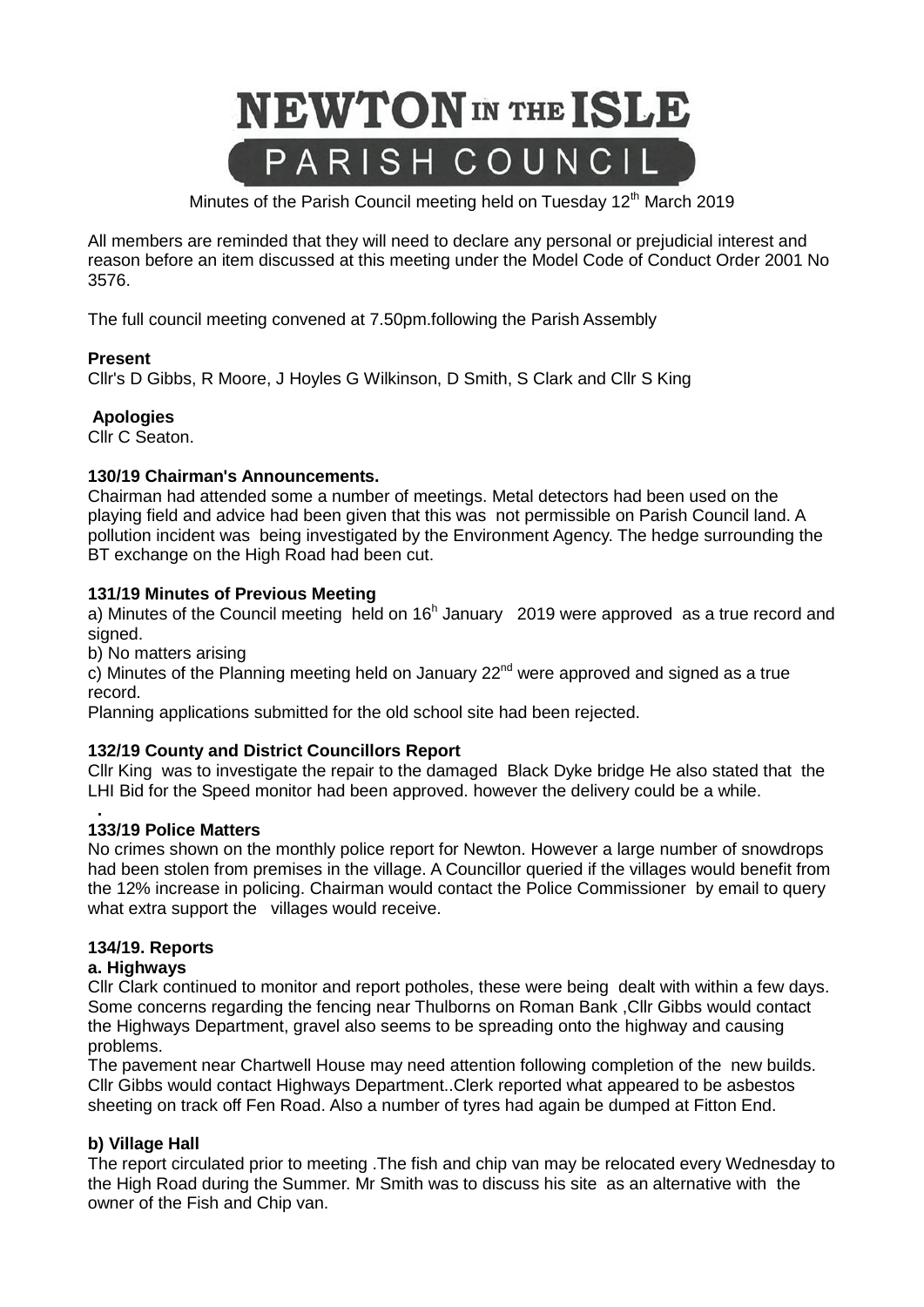The Sunday lunches had proved very successful and had made a profit of £2,188. over the six meals. The Village Hall Management Committee had highlighted that the Village Hall kitchen needed updating. A grant of £4,000 had been awarded to Newton Village Hall by the Grange Windfarm Trust towards the kitchen refurbishment. A Spring quiz had also raised £150 with talks planned during the year.

# **c) Correspondence**

Members Services- Enforcement Officers appointed on a 2yr contract Rural Services Network News Rural Bulletin CAPALC Bulletins Town and Country Newsletter Fenland Neighbourhood Policing Team Monthly Reviews for Jan/Feb. Town and Parish Council Planning meeting date change 11 March Cambridgeshire County Council views on facilities for older people RoSPA playground annual visit- date April One Stop Shop to move to Boat House Wisbech Chairman Invitation to Civic Service 10<sup>th</sup> March Election Poster for interested persons in becoming a Cllr, meeting March 28<sup>th</sup> at Fenland Hall March

Internal Auditor by Dianne Holland expected visit April 29<sup>th</sup>

## **135/19 Finance Report**

a) Business / Reserve a/c – £13014.73

Community a/c £8627.74

Invoice paid to Turner Roofing Contractor for Village Hall roof repair £547 as approved at Council meeting on January 16<sup>th</sup> 2019 agenda item Village Hall123/b, £656.40 including £109.40 VAT. paid on Feb 19<sup>th</sup> cheque no 100616

To approve payment of Village Hall rent for March Council meeting £20, cheque number Cheque number 100617

To approve payment of LGS Services Payroll for year at £33.00 including £5.50 vat. Cheque number100618.

Total expenditure since January .£709.40

No income had been received since the January meeting.

Community account now stands at £7918.34 (all invoices taken into account)

i*) Resolved to approve payment of three invoices totalling £709.40 Cllrs agreed to payments*

b) Budget for 2019/20 circulated, with an expected carry forward of £5,016.00 at the end of this financial year, and with the addition of £1,000 from Reserve account if approved.

## c) Reserve Account

£6000 set aside to comply with Reserve Statement for any unforeseen expenses plus an additional £1200 lighting costs unknown.

£1000 set aside for LHI bid for 2018/19 no longer required if agreeable to transfer to Community budget 2019/20

Street lighting allocation £4800 to remain in Reserve Budget to accrue interest until required when it will be transferred to Community Budget (see included in 2019 budget Lighting upgrade).At present the Reserve Account stands at £12014.73 not including the £1000 if approved to be transferred. Cllrs agreed transfer of £1000

*ii) Resolved to approve transferred to Community Budget from Reserve account the sum of £1,000 Cllrs all approved.*

iii) *Resolved to approve transferred to Community Budget from Reserve account the sum of £4800 when required for street lighting, Cllrs all approved*